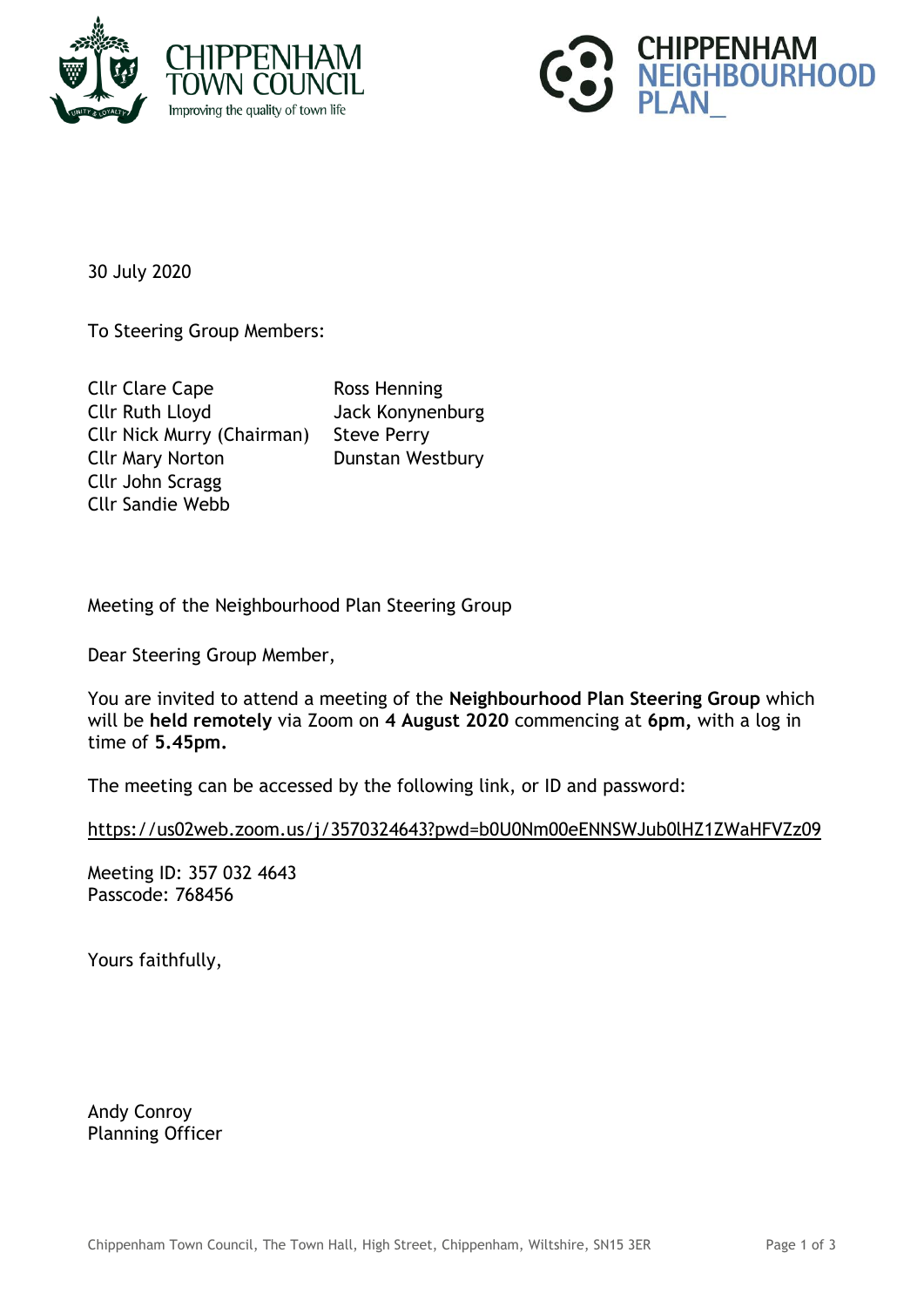## Agenda

## **Neighbourhood Plan Steering Group Meeting – 4 August 2020, 6pm, Remote Meeting (via Zoom)**

| 1. | <b>APOLOGIES FOR ABSENCE</b>                                                                                                                                                                   |
|----|------------------------------------------------------------------------------------------------------------------------------------------------------------------------------------------------|
| 2. | DECLARATION OF INTEREST                                                                                                                                                                        |
|    | All Members of the Steering Group are reminded to declare any pecuniary or non-<br>pecuniary interests they may have, in accordance with the Town Council's latest<br>approved Code of Conduct |
| 3. | PROTOCOL FOR PILOT VIRTUAL MEETINGS OF THE NPSG                                                                                                                                                |
|    | To note, and to apply, the Protocol to this virtual meeting (copy attached)                                                                                                                    |
| 4. | <b>MINUTES</b>                                                                                                                                                                                 |
|    | To approve as a correct record and to sign the draft minutes of the meetings held on<br>2 June 2020 and 7 July 2020 (copies attached)                                                          |
| 5. | <b>CHAIRMAN'S ANNOUNCEMENTS</b>                                                                                                                                                                |
| 6. | <b>TOPIC GROUP ISSUES</b>                                                                                                                                                                      |
|    | Topic Group Chairs to make Steering Group aware of any notable issues arising from<br>their July Topic Group meetings                                                                          |
| 7. | POLICY PLANNER                                                                                                                                                                                 |
|    | Planning Officer to share updated Policy Planner with Steering Group                                                                                                                           |
| 8. | DRAFT POLICIES REVIEW                                                                                                                                                                          |
|    | Steering Group to review, then agree or recommend adjustments to each draft<br>policy                                                                                                          |
|    | 8.1 - Housing Design                                                                                                                                                                           |
|    | 8.1.1 - Chippenham Design Code                                                                                                                                                                 |
|    | 8.1.2 - Housing Design Evidence Paper<br>٠                                                                                                                                                     |
|    | 8.2 - Electric Vehicle Charging                                                                                                                                                                |
|    | 8.3 - Carbon Neutral Development                                                                                                                                                               |
|    | 8.4 - Sustainable Construction for Commercial Development                                                                                                                                      |
|    | 8.5 - Access to Public Transport                                                                                                                                                               |
|    | 8.6 - Circular Economy                                                                                                                                                                         |